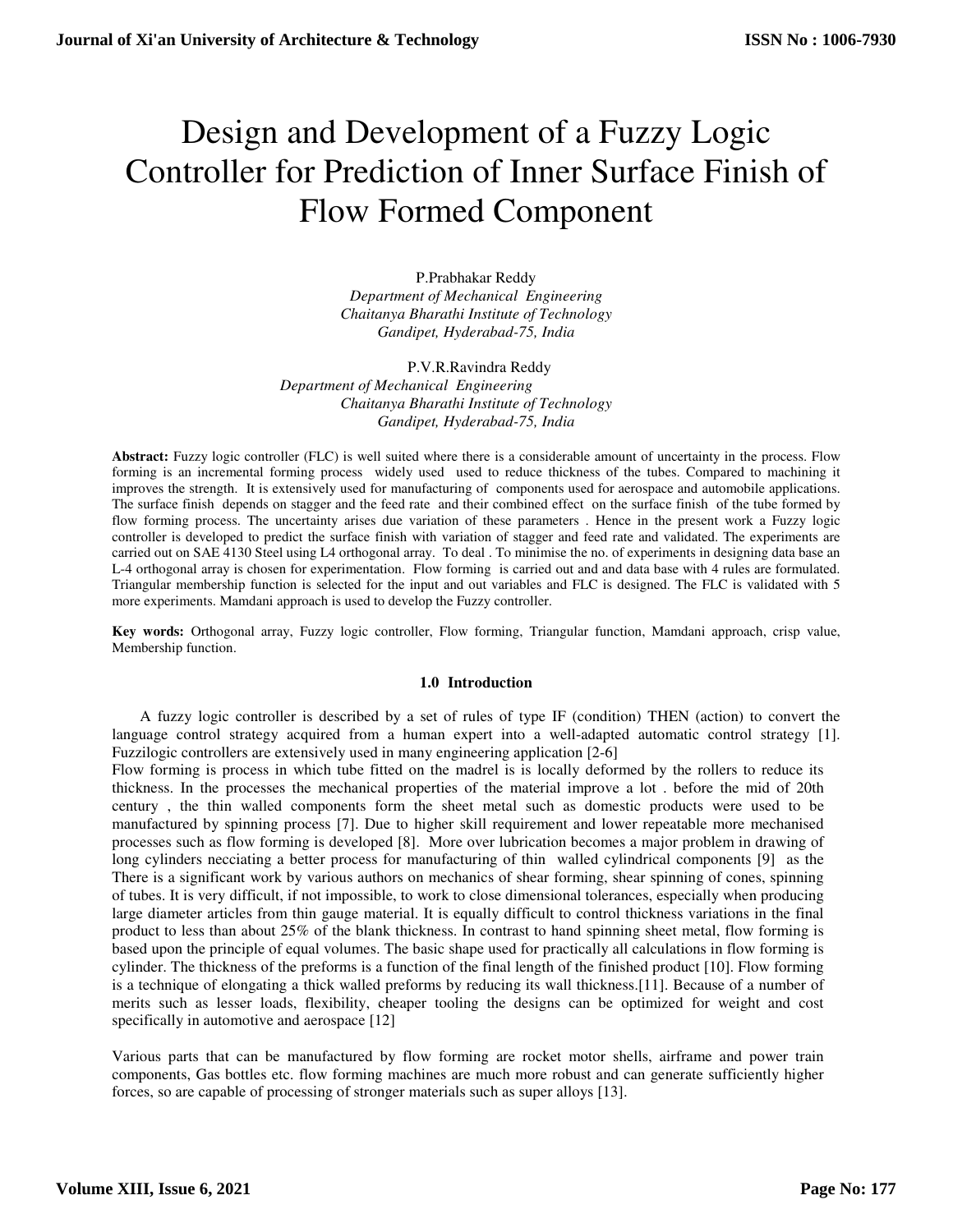The various parameters that need to be considered in flow forming are the speed of the mandrel, the contact geometry between the roller and the work piece, the feed, tangential force, roller angle, roller nose radius, the angle of the tilt of the roller axis with respect to the mandrel axis etc.

One of the significant feature of flow forming is its ability to take large local deformations with out failure [14]. More over pressure acting on the cylinder is not uniform. The friction force and between the cylinder tube and mandrel affects the average pressure on the roller [15]. In addition to it , the deformation area is very small compared to the work piece area there by the deformation is resisted by the material surround to the localized deformed area. Because of this the stress-strain distribution is highly complex and nonhomogeneous [16]. The localised large deformations assisted by the non uniform pressure may effect the surface quality of the formed tube So surface finish of the formed component may decided by the roller pressure, stagger, feed rate, speed etc. A plenty of parametric studies are reported in the literature on the experimental, theoretical and numerical analysis on the surface finish and forming load [ 17-19]. Hamid et.al [20] investigated effect of thickness reduction on the surface finish and mechanical properties of the formed tubes. Xu et.al [21] numerically studied the formation of waviness on the surface.

But there is an evidence of a limited study on the combined effect of various parameters on the surface finish of the tube formed. Hence in the present work Taguchi experimental design is used to find out the most influential parameter individually and combined on the ovality of the formed tube.A lot of studies were evident in the literature regarding the effect of various parameters on surface finish of the components

# **2.0 Selection of input parameters**

 In the current work the effect of the feed rate and roller staggering on surface finish is investigated using Taguchi method. A three level experimental design with L-9 orthogonal array is used for the design of experiments. The levels are based on the constrains of the machine and are presented in table 1. First and second column of orthogonal array is assigned with the feed rate and the stagger. The L-9 orthogonal array after assignment is shown in table 2.

## **Table 1: The input variables**

| $S_{\rm NO}$ | <b>Input Parameter</b> | Level. | Level 2 | Level -3 |
|--------------|------------------------|--------|---------|----------|
|              | Feed rate(mm/min)      |        |         | 60       |
|              | Stagger (mm)           |        |         |          |

| Run                      |                                          | -                            |                               |          |                       |                                    |                      |                        |     |
|--------------------------|------------------------------------------|------------------------------|-------------------------------|----------|-----------------------|------------------------------------|----------------------|------------------------|-----|
| Feed<br>(mm/mın)<br>rate | 40                                       | 40                           | 40                            | <∩<br>υU | $\sim$<br>ΟU          | 50                                 | 60                   | 60                     | 60  |
| mm<br>Stagger<br>ం       | -<br>$\overline{\phantom{a}}$<br>$\cdot$ | $\sim$ $\sim$<br>ໍ ເ.<br>. о | $\mathbf{o} \cdot \mathbf{v}$ | ໍ່       | $\sim$<br>$\cdot$ . O | -<br>$\mathbf{o} \cdot \mathbf{o}$ | -<br>$\cdot$ $\cdot$ | -<br>C.<br>$\cdot$ . O | 0.J |

## **Table 2: OA after assignment**

## **3.0 Experimentation**

Flow forming machines are generally equipped with 3,4 or 6 rollers with manual setting of axial staggering. Some authors have done work on a machine with single roller to establish the dependency of the process parameters for simplicity reason [ 22,23] . A few have extended the work with three rollers [24]. In the present work the experiments are carried out on CNC flow forming machine with 3 rollers with a Model ST 56-90, manufactured by Leifeild ,West Germany.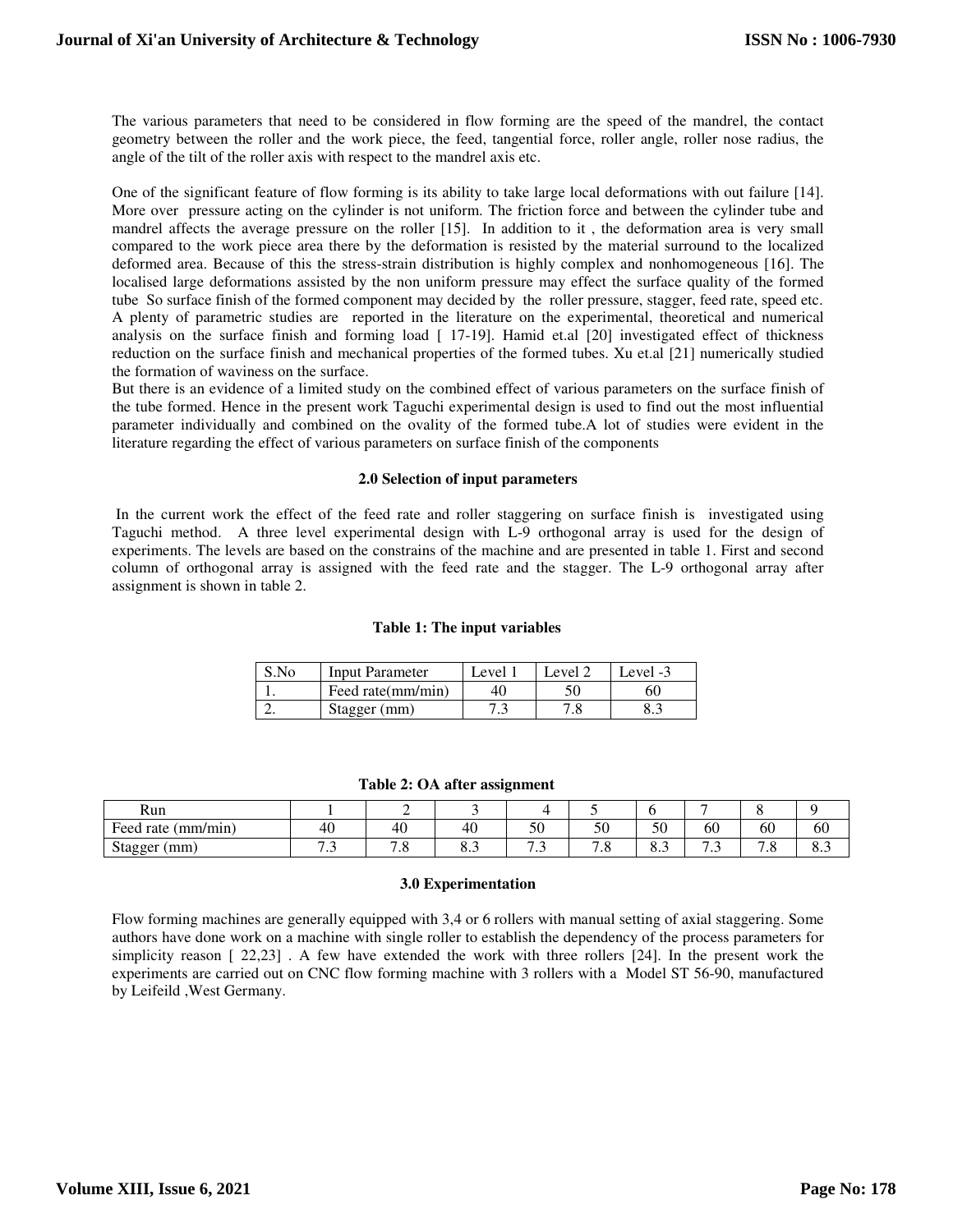

**Fig 1: Flow forming machine used for the experiment** 

The composition of SAE 4130 used experimentation is shown in table 3

| Table 3: Chemical composition of SAE 4130 |           |            |             |               |             |  |  |
|-------------------------------------------|-----------|------------|-------------|---------------|-------------|--|--|
| <b>Element</b>                            |           | Si         |             | Mo            | Mn          |  |  |
| $\%$ by Wt                                | 0.28-0.33 | $15 - 0.5$ | $0.8 - 1.1$ | $0.15 - 0.25$ | $0.4 - 0.6$ |  |  |

The Mechanical Properties are provided in table 4

| <b>Table 4: Mechanical Properties of SAE 4130</b> |                                 |                               |  |  |  |
|---------------------------------------------------|---------------------------------|-------------------------------|--|--|--|
| S.No                                              | <b>Property</b>                 | Value                         |  |  |  |
|                                                   | <b>Hardness</b>                 | 210 to 230 BHN                |  |  |  |
|                                                   | Ultimate Tensile Strength (UTS) | 120 kg/mm2 (minimum)          |  |  |  |
|                                                   | $0.2\%$ Proof stress            | 90 kg/mm2 (minimum)           |  |  |  |
|                                                   | % Elongation                    | 12% (minimum) of Gauge Length |  |  |  |

The thickness is reduced in 3 passes to a value of 0.9 of initial thickness with maximum reduction of 0.5t to 0.6t, where t is the thickness before each pass. The thickness is reduced in 3 passes to a value of 0.9 of initial thickness with maximum reduction of 0.5t to 0.6t, where t is the thickness before each pass.<br>the tubes at various stages of reductions is presented in Fig 2

table 5



# **Fig:2 Tubes at various stages of reduction Tubes**

The three rollers are arranged at 1200 to each other with the stagger shown in the OA. The arrangement of the The three rollers are arranged at 1200 to each other with the stagger shown in the OA. The arrangement of the roller plans are changed in each experiment the roller stagger is changed by moving X or  $Z$  rollers towards or away from the Y – roller whose arrangement is schematically shown in Fig 3. The component was flow formed ovality and thickness of all the trials are recorded. For each trail 3 parts are manufactured.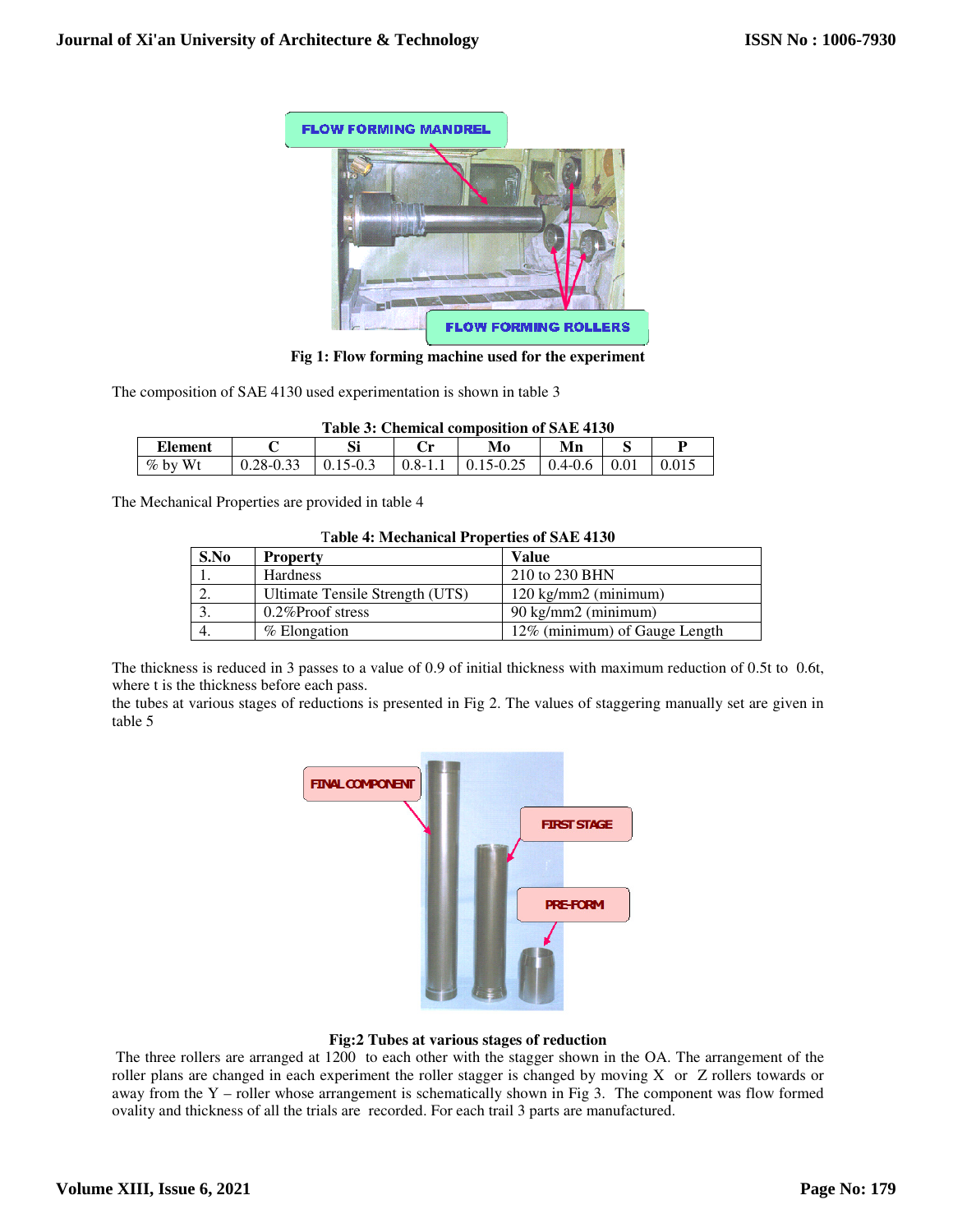

. **Fig 3: Staggering adjustment of the rollers**

The staggers at the three levels are adjusted as per the table 5.

| ⋯<br>Sl.No | Stagger(mm) |     | ŌŌ<br>-<br>Stagger<br>(A+B) |
|------------|-------------|-----|-----------------------------|
|            |             |     |                             |
|            | 5.5         |     | 8.5                         |
|            | 5.5         | 2.4 | 7.9                         |
|            | . g         | 2.4 | 7.3                         |

| Table 5: Adjustment for required staggering |  |
|---------------------------------------------|--|
|---------------------------------------------|--|

# **4.0 Results and Discussion**

The results obtained for the 9 trials are presented in table 6. Table 6 shows the inside and outside surface finishes obtained in the 9 trial conducted as per orthogonal array

# **Table 6: Results of various trials**

| Run                             |                       | ∽    |                 |      |            |      |                        |                       |      |
|---------------------------------|-----------------------|------|-----------------|------|------------|------|------------------------|-----------------------|------|
| Feed rate (mm/min)              | 40                    | 40   | 40              | 50   | 50         | 50   | 60                     | 60                    | 60   |
| Stagger<br>(mm)                 | $\overline{ }$<br>ر., | ه. ا | $\circ$<br>o. J | ر .  | 70<br>ه. ا | د.ه  | ⇁<br>ر. ا              | $\sim$ $\sim$<br>ن. ا | 8.J  |
| Inside surface finish $(\mu m)$ | 0.60                  | 0.62 | 0.65            | 0.68 | 0.72       | 0.74 | $\overline{a}$<br>v. 1 | 0.78                  | 0.79 |

# **5.0 Design of Fuzzy Logic Controller**

Mamdani approach is used for the design of FLC (Fuzzy logic controller). Scatter plots of inside surface finish vs feed , inside surface finish vs stagger, are presented in fig 5 and Fig 6 respectively. From Fig 5 it is noted that there exists a linear relation between feed and inside surface finish,. From fig 6it is noted that the relation between outside surface finish with stagger is almost linear. So triangular membership function is chosen. By this selection some error may occur in case of stagger and inside surface finish due to the nonlinear relationship as evident form the fig 6. As the experiments are conducted at three levels, for each input three linguistic terms are used to denote low, medium and high. Table 7 presents the linguistic terms selected for the input parameters and output parameters. The triangular membership functions of the feed rate and stagger are given in Fig 7 and Fig 8 respectively. The triangular member ship function of the output , ie. Inside surface finish is presented in Fig9 .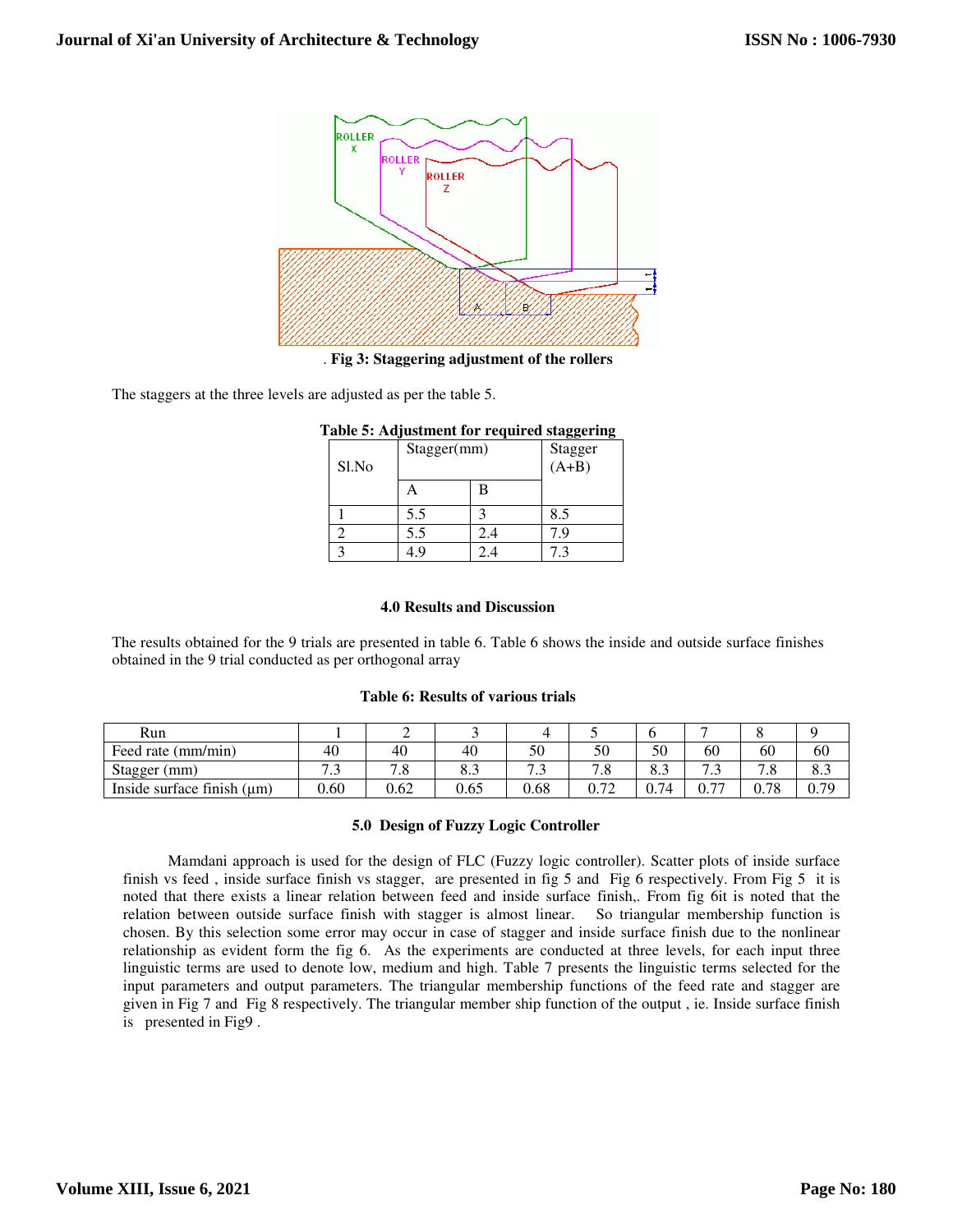

**Table 7: input & output variables and their linguistic terms** 

| S.No | Input variable          | Low | <b>Medium</b> | High |
|------|-------------------------|-----|---------------|------|
|      | Feed rate               |     | MF            | HF   |
|      | Stagger                 |     | MS            | НS   |
|      | Inside surface finish   |     | M             |      |
| 4.   | Out side surface finish |     | MО            |      |



From the results of the experiments shown in table 6, the rule base is designed and given in table 8. Since it is full factorical experimentation a rule base of 9 rules can be obtained. The design of FLC is validated by conducting one more set of experiments with different values. The input and output values of the experiments are presented in table 9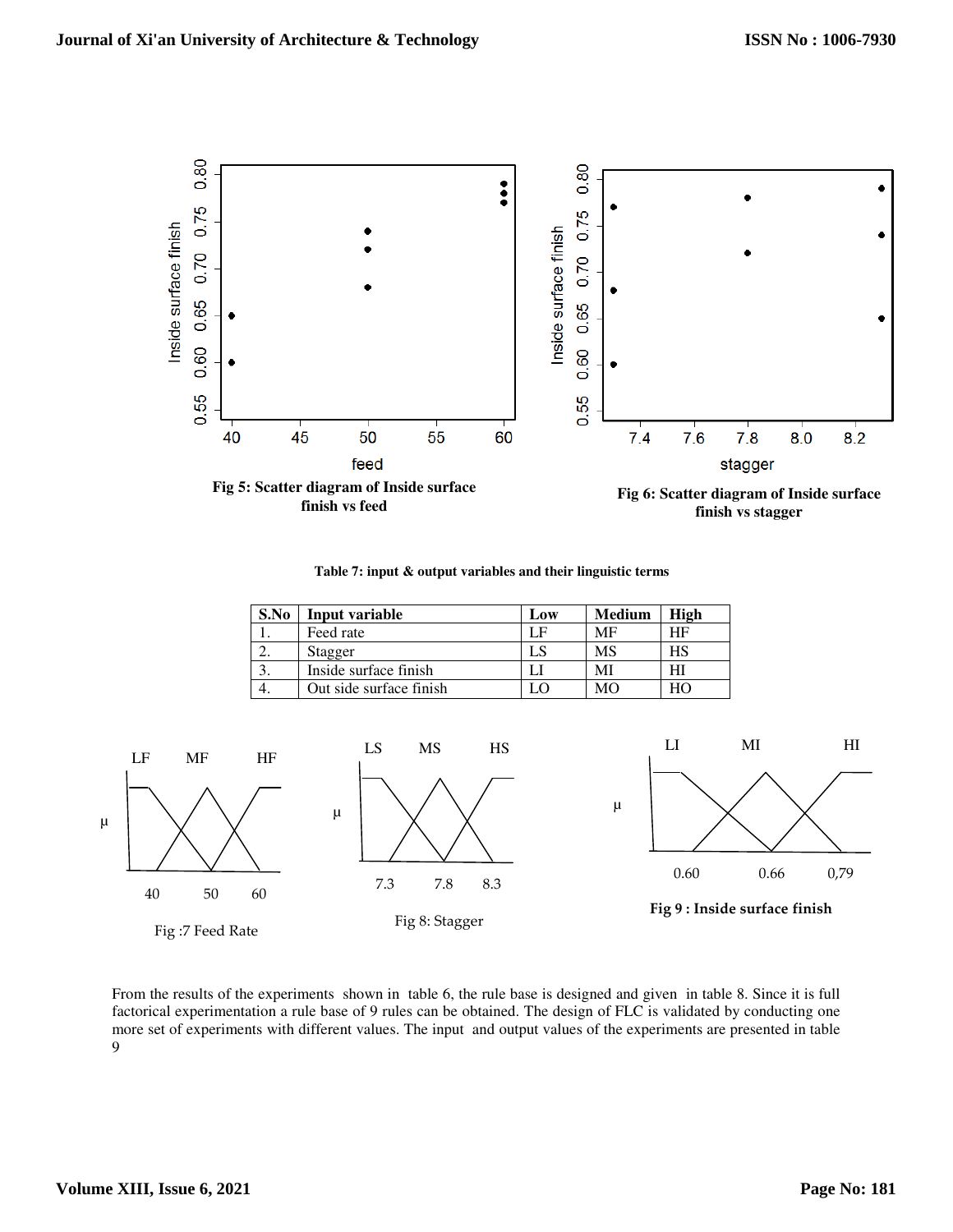| Run | Feed rate | Stagger | Inside<br>surface<br>finish | Outside<br>surface<br>finish |
|-----|-----------|---------|-----------------------------|------------------------------|
|     | 43        | 7.5     | 0.64                        | 3.09                         |
| 2   | 57        | 7.7     | 0.76                        | 3.49                         |
| 3   | 52        | 7.9     | 0.73                        | 3.37                         |
|     | 57        | 8.1     | 0.77                        | 3.51                         |
| 5   | 48        | 8.1     | 0.70                        | 3.27                         |
| 6   | 52        | 7.7     | 0.72                        | 3.35                         |

|     |      |           | Inside         | Outside        |
|-----|------|-----------|----------------|----------------|
|     | Feed |           | surface        | surface        |
| Run | Rate | Stagger   | finish         | finish         |
| 1   | LF   | LS        | LI             | LO             |
| 2   | LF   | MS        | $_{\text{LI}}$ | MO             |
| 3   | LF   | <b>HS</b> | LI             | MO             |
| 4   | MF   | LS        | MI             | M <sub>O</sub> |
| 5   | MF   | MS        | MI             | MO             |
| 6   | MF   | <b>HS</b> | HI             | MO             |
| 7   | ΗF   | LS        | HI             | HO             |
| 8   | HF   | MS        | HI             | HO             |
| 9   | HF   | HS        | HI             | HО             |

**Table 8: Rule Base** 

# **6.0. Validation of FLC**

A sample calculation is provided here under for the first case i.e Feed 43 mm/min and stagger 7.5mm. The member ship functions for the case taken are presented in Fig 10 and Fig 11. From the Fig 10 it is noted that 43mm/min can be termed as low feed or medium feed with different membership functions. The member ship functions can be calculated by similarity of triangles and found out as  $\mu_{LF}$ =0.7 and  $\mu_{MF}$ =0.3. Similarly membership functions for stagger is calculated from Fig 11 as  $\mu$ <sub>LS</sub>=0.4 and  $\mu$ <sub>MS</sub>=0.6;



Fig :10 computation of Membership functions ofFeed Rate



So there 4 possible rules those can be fired and are presented in table 10.Firing strength of each rule can be found out by taking the minimum value of the member ship of functions of each rule. For example firing strength of rule 1 given in table 7 can be found out as Min  $(\mu_{LF}, \mu_{LS}) = min(0.7, 0.4) = 0.4$ 

| Rule            |     | 2         |     |     |
|-----------------|-----|-----------|-----|-----|
| Feed            | LF  | LF        | MF  | MF  |
| Stagger         | LS  | <b>MS</b> | LS  | MS  |
| Firing strength | 0.4 | 0.6       | 0.3 | 0.3 |

| Table 10: Firing strength of the rules |  |  |  |  |
|----------------------------------------|--|--|--|--|
|----------------------------------------|--|--|--|--|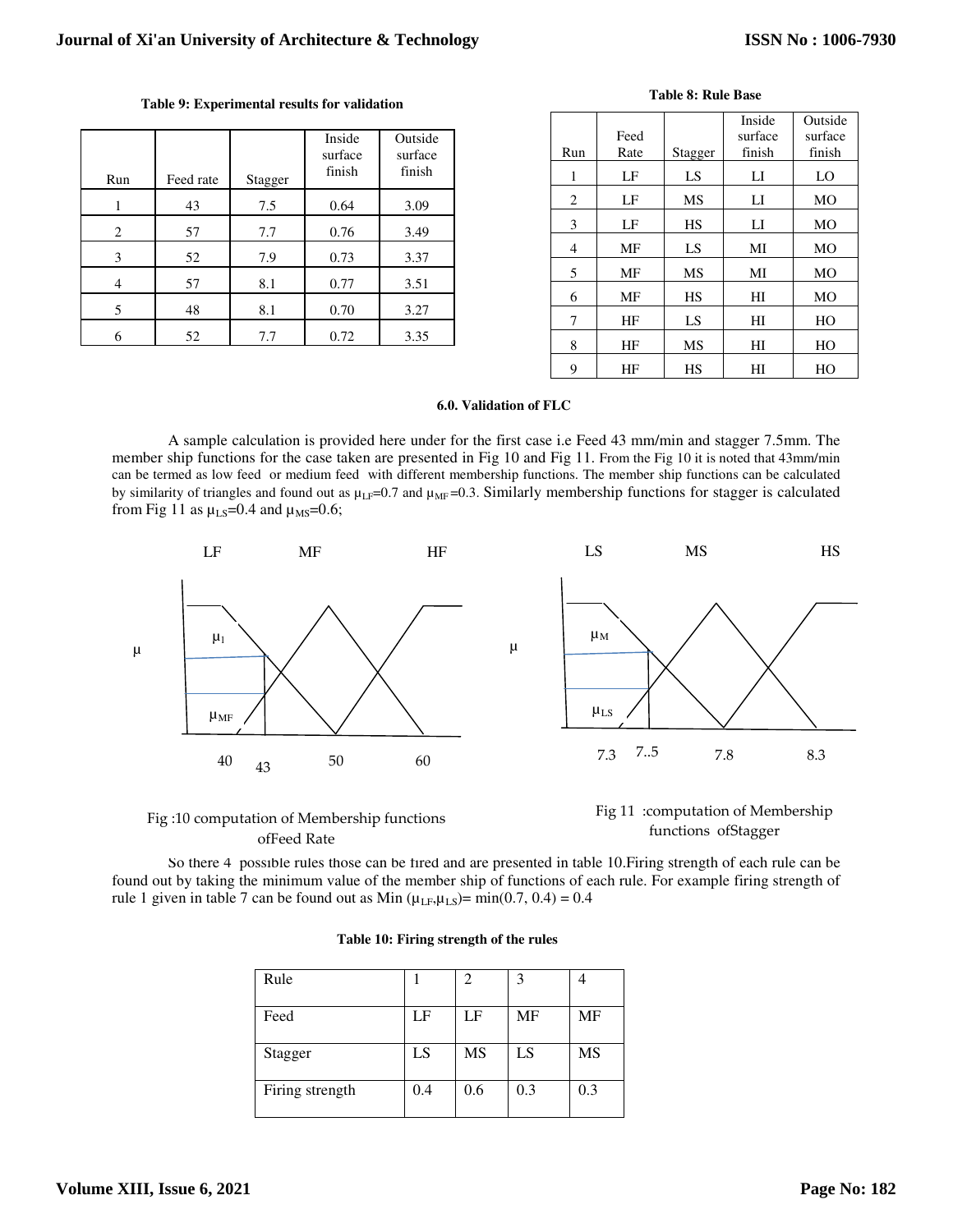But the database for the sample taken consists of Fuzzified outputs as evident from table 8; Rule 1, Rule 2, Rule 4 and Rule 5. calculations are done on these Four rules rules and corresponding values obtained from experiments are compared with the calculated values.

From Fig 8 the two rules can be stated as

- Rule 1: IfFeed is LF and stagger is LS then the inside surface finish is LI
- Rule 2: If Feed is LF and stagger is MS then the inside surface finish is LI
- Rule 4: If Feed is MF and stagger is LS then the inside surface finish is MI
- Rule 5: If Feed is MF and stagger is MS then the inside surface finish is MI

 The representation the above two rules on the triangular membership function are graphically presented in Fig 11, Fig 12, Fig 13 and Fig 14.



Centre of sums method is applied for defuzzificaiton. The hatched areas of the membership fucntions and the centres of areas shown in the Fig 11,Fig 12, Fig 13 and Fig 14 are computed and presented in the table10. Areas can be easily calculated by the geometry i.e Sum of area of a triangle and a rectangle for each case. Length of the rectangle and the base of the triangle can be found out by similarity of triangles. Centre of the rectangle is at half of its length and centre of the triangle is 1/3 of its length.

The centre of whole area is obtained by weighted average Centre of area = ( area of rectangle X centre of rectangle+ area of the triangle and centre of the triangle)/ (area of the rectangle + Area of the triangle)

| Table 10: Areas and centre of areas of the fired rules |  |  |
|--------------------------------------------------------|--|--|
|                                                        |  |  |

| Rule   |        |        |         |              |
|--------|--------|--------|---------|--------------|
| Area   | 0.0192 | 0.0036 | 0.03647 | 0.03647      |
| Centre | 0.6199 | 0.6311 | .725    | <u>ስ 725</u> |

The Defuzzified output can be calculated by the equation (1)

Defuzzified output = 
$$
\frac{A_1 * C_1 + A_2 * C_2 + A_4 * C_4 + A_5 * C_5}{A_1 + A_2 + A_3 + A_4}
$$
....(1)

Defuzzified output for this case is computed to be 0.642

Similarly for the other four cases of validation experimentation, the values given by the FLC are calculated and compared with the experimental values. The comparison is illustrated in table 11.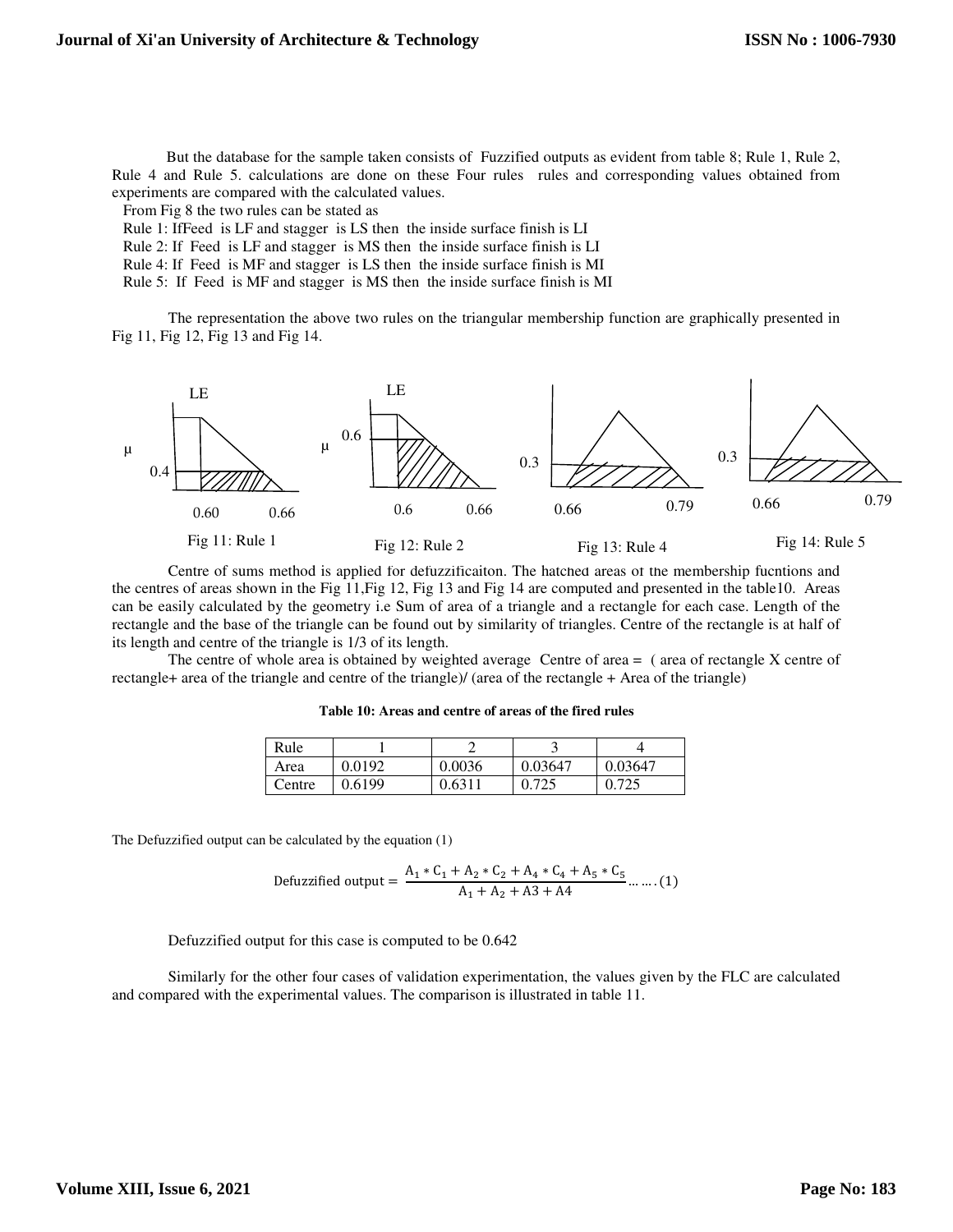| Run | Feed rate | Stagger | Inside<br>surface<br>finish | Outside<br>surface<br>finish | Computed<br>inside<br>surface<br>finish | Error % |
|-----|-----------|---------|-----------------------------|------------------------------|-----------------------------------------|---------|
|     |           |         |                             |                              |                                         |         |
|     | 43        | 7.5     | 0.64                        | 3.09                         | 0.642                                   | $-0.67$ |
| 2   | 57        | 7.7     | 0.76                        | 3.49                         | 0.751                                   | 0.66    |
| 3   | 52        | 7.9     | 0.73                        | 3.37                         | 0.745                                   | $-2.68$ |
| 4   | 57        | 8.1     | 0.77                        | 3.51                         | 0.759                                   | 1.85    |
| 5   | 48        | 8.1     | 0.70                        | 3.27                         | 0.688                                   | 2.11    |
| 6   | 52        | 7.7     | 0.72                        | 3.35                         | 0.734                                   | $-2.38$ |

|  |  | Table 11. Comparison of values from FLC and experiment |  |  |
|--|--|--------------------------------------------------------|--|--|
|--|--|--------------------------------------------------------|--|--|

From table 11, it observed that the error in absolute terms ranges from 0.66% to 2.68% which may be treated to be acceptable. Hence this FLC can be used to predict inside surface finish of the tube at any given values of feed rate and stagger.

# **7.0 Conclusions**

In the current work a Fuzzilogic controller is developed for predicting the inner surface finish of a flow formed tube of SAE 4130 using Mamdani approach. As design FLC becomes complex with the increase of number of input parameters, the concept of orthogonal array used for experimentation in the development of data base and rule base. the maximum error in the prediction is found out to be 2.68%. So development of knowledge base using Taguchi technique proved to be accurate enough to design a low cost FLC. Further investigations may be carried out to tune this controller using neural net works or genetic algorithms as the data is getting generated in due course. This off line FLC can be integrated in intelligent manufacturing systems for controlling the process in auto mode and at the same time tuning the FLC continuously to produce the synergic effect.

## 1. **References :**

- Kheireddine Lamamra, Farida Batat, Fouad Mokhtari "new technique with improved control quality of nonlinear systems using an optimized fuzzy logic controller" Expert Systems With Applications, vol.145 (2020) pp.1-9
- 2. Stefano Pietrosanti, Feras Alasali, Willam Holerbaum, "Power Management system for RTG crane using fuzzy logic cotroller", Sustainable Energy Technologies and Assessments, vol.37, Feb 2020.pp 1-15.
- 3. Tianhu Zhang, Yuanjun Liu , Yandi Rao, Xiaopeng Li , Qingxin Zhao, "Optimal design of building environment with hybrid genetic algorithm, artificial neural network, multivariate regression analysis and fuzzy logic controller" Building and Environment Vol. 175 (2020), pp.1-10
- 4. A.K.D. Velayudhan, "Design of a supervisory fuzzy logic controller for monitoring the inflow and purging of gas through lift bags for a safe and viable salvaging operation", Ocean Engineering, vol.171 (2019), pp.193-200.
- 5. Najib El Ouanjli, Saad Motahhir, Aziz Derouich, Abdelaziz El Ghzizal, Ali Chebabhi, Mohammed Taoussi "Improved DTC strategy of doubly fed induction motor using fuzzy logic controller" Energy Reports 5 (2019) pp.271–279
- 6. Jorge Martinez-Gil, Jose Manuel Chaves-Gonzalez, "Automatic design of semantic similarity controllers based on fuzzy logics", Expert Systems with Applications 131 (2019) pp.45–59.
- 7. Wong C.C, Dean T.A and Lin J "A review of spinning, shear forming and flow forming processes". International Journal of Machine tools Manufacturing , 2003, vol. 43: pp.1419–1435
- 8. Sivanandini.M, Dhami S.S and Pabla B.S "Flow forming of tubes—A review" International Journal of Science Enggineering Reviews. 2012, vol 3(5): pp. 1–11
- 9. W. Dobrucky, Journal of Iron and steel Inst, vol.9 , 1962, p.735
- 10. Kobayash S, Hall.I.K ,Thomsan K.G. A theory of shear spinning of cones.Trans ASME, 1961 vol. 83, pp.478-484
- 11. Kalpak,S., Rajgopal,S. "Spinning of tubes: A Review, Applied metal working", 1983 .Vol.2, pp 211-223.
- 12. CC.Wang, T.A.Dean,J.Lin "Incremental forming of solid cylindrical components using flow forming priniciples", Journal of Material processing Technolgy, Vol-153-154, 2004 pp. 60-66.
- 13. Bikramjit Podder , Prabas Banerjee, K Ramesh Kumar, Nirmal Baran Hui "Flow forming of thin-walled precision shells" ,Sadhana, Indian Academy of sciences, vol.43, 2018, pp.1-16.